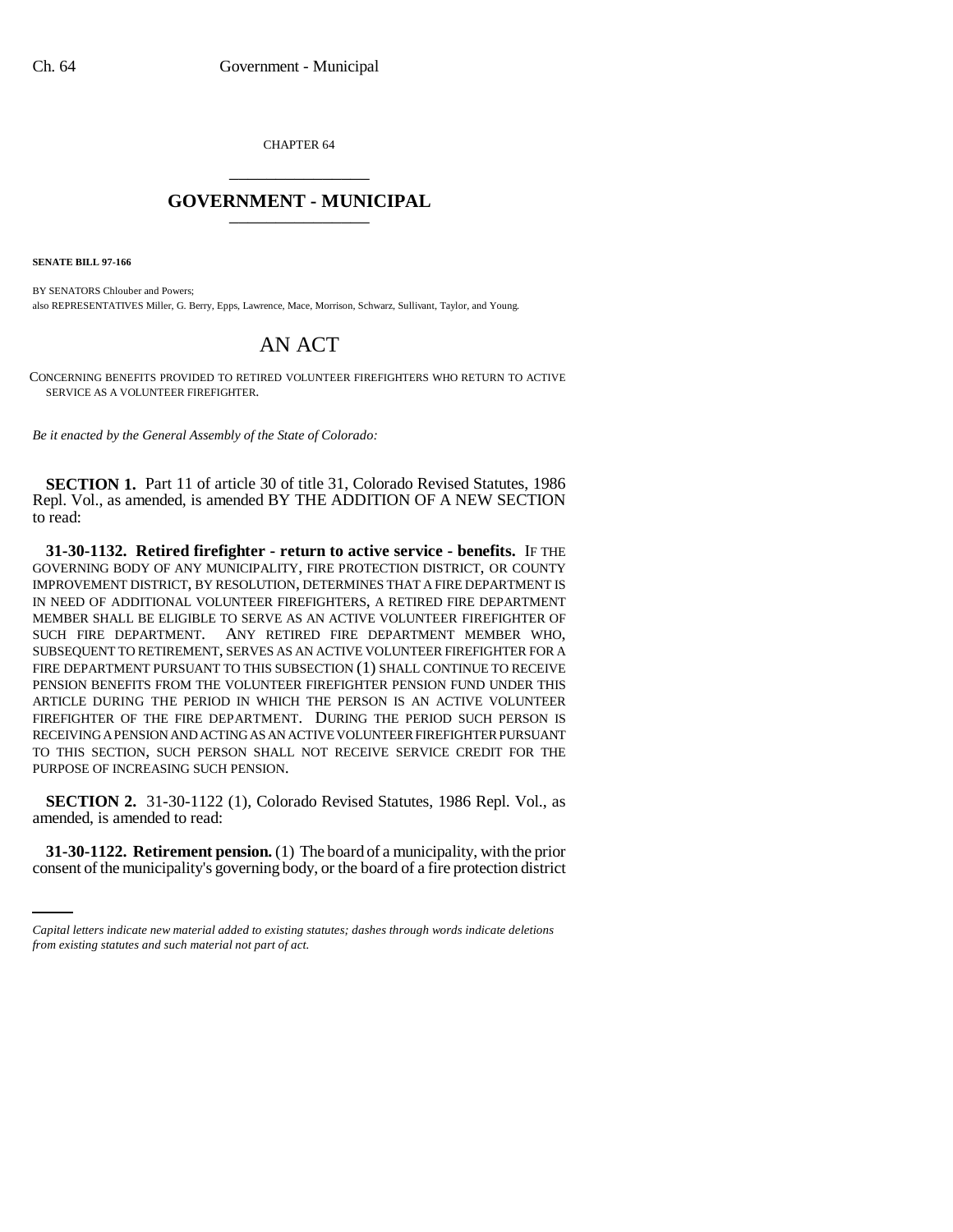Government - Municipal Ch. 64

or county improvement district may pay a retirement pension to a volunteer firefighter who has twenty years of active service and who is over the age of fifty years. The retirement pension shall be an amount determined by the board of not more than one hundred dollars per month, unless an actuarial review indicates a higher payment is actuarially sound, but in no case shall the retirement pension exceed the amount stated in section 31-30-1120. Pensions that make payments in excess of three hundred dollars per month are subject to the state contribution limitation specified in section 31-30-1112 (2) (b). EXCEPT AS PROVIDED IN SECTION 31-30-1132, a volunteer firefighter shall not receive a retirement pension for service in a fire department while the firefighter is an active member of that department. A volunteer firefighter shall maintain a minimum training participation in the fire department of thirty-six hours each year to qualify for retirement benefits. A volunteer firefighter who has served twenty years and who has not reached the age of fifty years may be granted a leave of absence and retain all rights to a retirement pension and is entitled to the retirement pension when the firefighter is fifty years of age.

**SECTION 3.** 8-40-202 (1) (a) (I) (A), Colorado Revised Statutes, 1986 Repl. Vol., as amended, is amended to read:

## **8-40-202. Employee.** (1) "Employee" means:

(a) (I) (A) Every person in the service of the state, or of any county, city, town, or irrigation, drainage, or school district or any other taxing district therein, or of any public institution or administrative board thereof under any appointment or contract of hire, express or implied; and every elective official of the state, or of any county, city, town, or irrigation, drainage, or school district or any other taxing district therein, or of any public institution or administrative board thereof; and every member of the military forces of the state of Colorado while engaged in active service on behalf of the state under orders from competent authority. Policemen POLICE OFFICERS and firemen FIREFIGHTERS who are regularly employed shall be deemed employees within the meaning of this paragraph (a), as shall also sheriffs and deputy sheriffs, regularly employed, and all persons called to serve upon any posse in pursuance of the provisions of section 30-10-516, C.R.S., during the period of their service upon such posse, and all members of volunteer fire departments, including any person RECEIVING A RETIREMENT PENSION UNDER SECTION 31-30-1122,C.R.S., WHO SERVES AS AN ACTIVE VOLUNTEER FIREFIGHTER OF A FIRE DEPARTMENT SUBSEQUENT TO RETIREMENT PURSUANT TO SECTION 31-30-1132,C.R.S., OR ANY PERSON ordered by the chief or a designee of the chief's at the scene of an emergency or during the period of an emergency to become a member of that department for the duration of an emergency, and to perform the duties of a fireman FIREFIGHTER, and only if the person who is so ordered reports any claim within ten days of the cessation of the emergency, volunteer rescue teams or groups, volunteer disaster teams, volunteer ambulance teams or groups, and volunteer search teams in any county, city, town, municipality, or legally organized fire protection district or ambulance district in the state of Colorado, and all members of the civil air patrol, Colorado wing, while said persons are actually performing duties as volunteer firemen FIREFIGHTERS or as members of such volunteer rescue teams or groups, volunteer disaster teams, volunteer ambulance teams or groups, or volunteer search teams or as members of the civil air patrol, Colorado wing, and while engaged in organized drills, practice, or training necessary or proper for the performance of such duties. Members of volunteer police departments, volunteer police reserves, and volunteer police teams